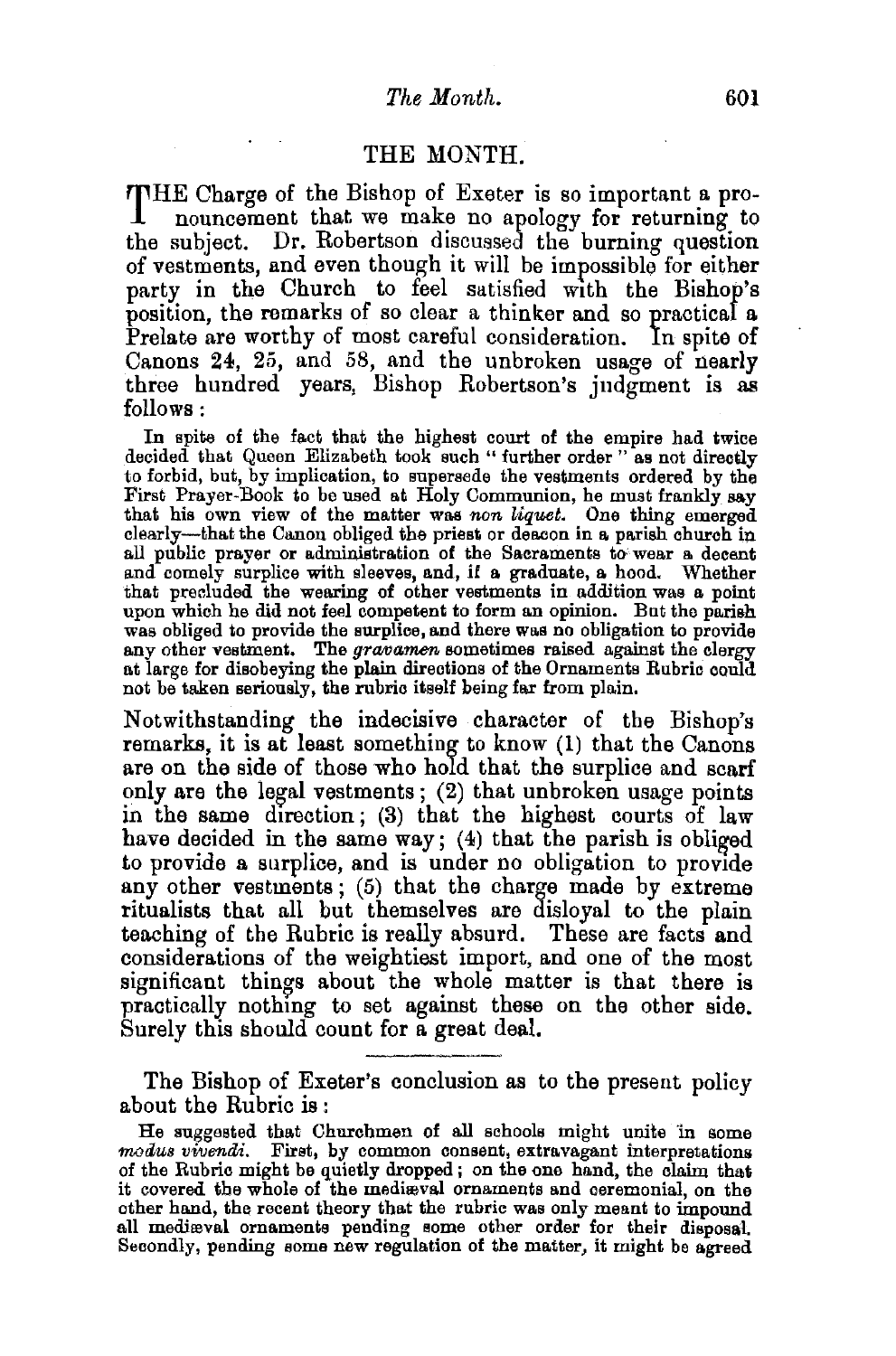that in churches where the vestments had been revived for a certain length of time, they should be left unchallenged, but that their use length of time, they should be left unchallenged, but that their use should not be revived in other places. This would mean an honest recognition on both sides of the strong points of the other and to an abandonment of the provocative and factious refusal to see more than one side."

We do not suppose that this advice is likely to be followed by either side in view of the serious issues involved. It is a great thing, however, to have Dr. Robertson's commonsense view in reference to the oft-made assertion that the Ornaments Rubric covers the whole of mediæval ornaments. It is always a puzzle to us that men who plead for the chasuble as expressive of the doctrine of the Mass should not be able to see that the Prayer-Book as a whole, and the Articles in particular, are clearly opposed to the doctrine thus symbolized. To make the Prayer-Book order a vestment which teaches Roman doctrine, and then for that same book to call the doctrine itself " blasphemous fables and pernicious impostures" is surely a height of absurdity that not even extreme ritualists, we should think, would charge against the compilers of the Prayer-Book in the sixteenth century. The Bishop of Exeter's Charge is now published in pamphlet form, and notwithstanding our inability to follow him on all points, we welcome the Charge as worthy of the study of all who have at heart the best interests of our Church.

The question of the Ornaments Rubric came up in a very acute form in the recent session of the Joint Houses of Laymen, when Mr. de Winton moved a resolution, "That, subject to the consent of the Bishop and the desire of the congregation, there should be a permissive use of a distinctive dress for the minister at Holy Communion." Whether this resolution was *un ballon d'essai* in view of the forthcoming report of the Royal Commission, we cannot say; but Mr. Athelstan Riley moved the previous question, which was carried, and so the matter was not debated to a clear issue. However, the question thus raised has not been unproductive of good, for by the action of the Dean of Canterbury and Prebendary Webb Peploe a large number of signatures was obtained to a memorial against the use of a distinctive vestment at Holy Communion. This gave a fine opportunity of testing the opinions of a large body of Church people on this question, and within forty-eight hours several thousand signatures were obtained. As the numbers have since increased still further, the memorial is to be presented to the Royal Commission. Its wording is very unambiguous and significant:

We solemnly declare our conviction that the authorization of any sueh vesture, other than is now allowed by law in Cathedral and Collegiate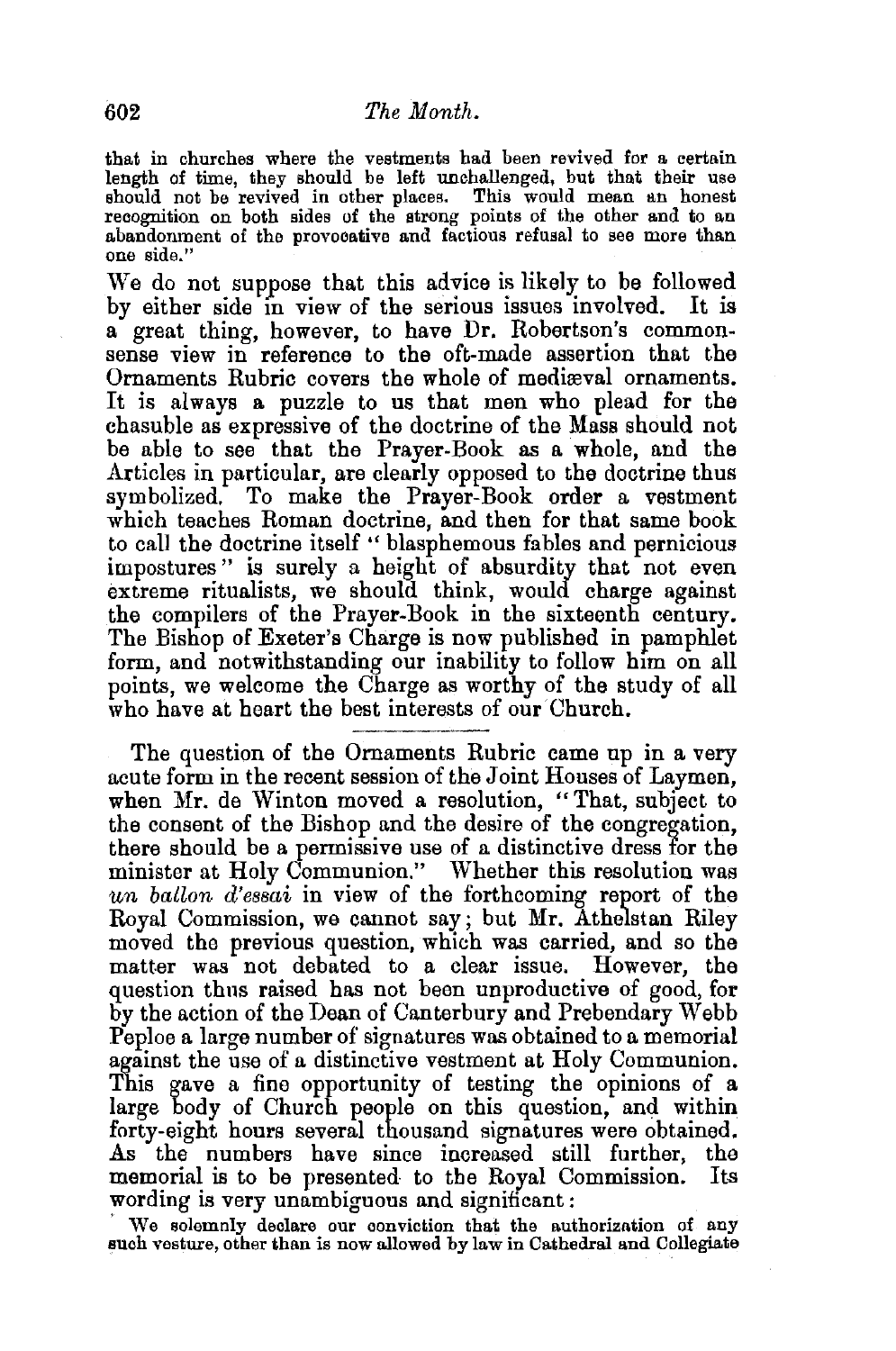## , *The Month.* 603

Churehes, being inconsistent with the practice of the Church of England for three hundred years after the Reformation, would be significant of the authorization of erroneous doctrine, and would be inconsistent with the Catholic, Evangelical and Protestant cbarscter of our Reformed Church, and we should resist to the last any such authorization.

We are thankful for this plain Declaration, for it brings matters to a very definite issue. When memorialists assert their determination to " resist to the last " any change in the law there is scarcely a doubt of what lies hid in the words. " To the last " would mean a disaster for the English Church from which we may well pray to be spared.

We are glad to see that the *Guardian* endorses our suggestion that Canon Driver should give a list of those results of the Higher Criticism which he and other critics say are assured and put beyond all question. Meanwhile a great deal of interest has been elicited by some lectures by Dr. Emil Reich on "The Failure of the Higher Criticism," in which he took the Higher Critics to task for the fundamental error of their method in making philology the basis of their critical researches. Dr. Reich urged that problems of history are not to be solved in this way, and that as history is the grammar of· action, we must judge the Old Testament narratives by means of some surer criterion than that of language. In a series of brilliant arguments Dr. Reich pleaded for the historicity and monotheism of Abraham, for the historicity of Moses and the Exodus, and for the ethical monotheism which became articulate under Moses. He pointed out that not a single trace appears .in any other national records of an exodus, or *trek,* and by various considerations he came to the conclusion that the stories recorded in Genesis and Exodus are essentially historical in character. Dr. Reich is to publish a book on the subject in a few weeks' time, when we shall see still more clearly the standpoint he assumed in his articles in the *Contemporary Review* and in his recent articles. We feel sure that when historical criticism is thus brought to bear on merely philological criticism the weakness and unsatisfactoriness of the latter as a method for determining the date, character, and trustworthiness of the Old Testament will be evident.·

Meanwhile, we have had yet another illustration of the subjective character of modern criticism, and the length to which it will go. In the new volume of the "International Critical Commentary on Amos and Hosea,'' written by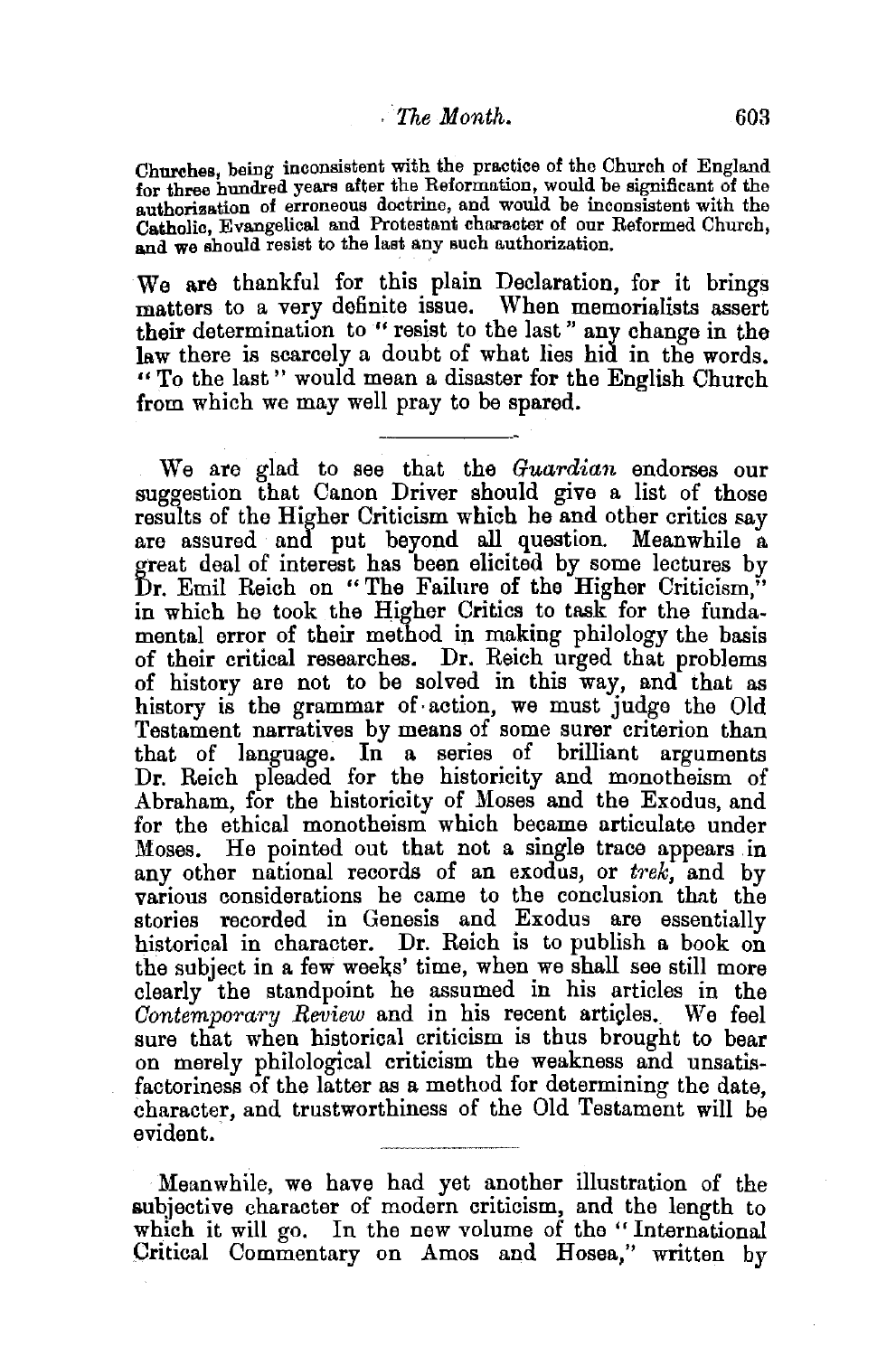Principal Harper of Chicago University, we are told, without ·the faintest shadow of hesitation, that

We may safely deny the ascription to Moses of literary work of any kind. . . . But without much question we may hold him responsible for the institution of the Tent of Meeting  $\dots$  the Ark, and the beginning of a priesthood, and this is the germ of much of the institutional element that follows in later years.

The calm way in which all this is assumed to be absolutely certain and beyond all possibility of doubt is very noteworthy. Time was when conservative critics like Dr. Robertson, in his "Early Religion of Israel,'' could assume, for argument's sake, the modern critical opinion about the Books of Amos and Hosea as the earliest written Books of the New Testament, and then work back thence to inquire as to their testimony to the earlier religion of Israel. Now, however, it would seem that when this argument is used, as it can be used with force against the modern critical position, we are told of later interpolations which have got into our Books of Amos and Hosea, and so the ground changes, and the subjectivity of much of Old Testament criticism shows itself more and more plainly to its own condemnation. A position that has to fall back on a theory of interpolations or texual emendations when anything appears which conflicts with it is surely neither scientific nor trustworthy.

On the subject of Old Testament criticism, the editor of the *Expositor,* Dr. Robertson W. Nicoll, made a noteworthy pronouncement the other day. In the course of a lecture on '' Mysticism in Theology and Practice," delivered at the Aberdeen Summer School of Theology, he spoke as follows:

It is not possible that the ordinary mind should be able to follow the patient and intricate processes of historical criticism-these processes which, when understood, cast so strong a light on the progressiveness of Divine revelation. These have a plaee of their own, and are full of precious instruction. But in speaking to the people the preacher must take the Old Testament as it stands or leave it alone.

These last words strike us as a very significant confession. Do they not convey the clear implication that it is only the Old Testament as it is that can be preached, that the reconstructed Old Testament of the critics cannot be made intelligible, or at any rate spiritually profitable to ordinary congregations? If this is a fair inference from Dr. Nicoll's words, then we have one of the strongest proofs of the essential falsity of the modern critical position. An Old Testament that cannot be preached is practically worthless, while an Old Testament that can be preached is fraught with the most precious spiritual instruction to the soul. We seem, then, to have to make a choice, for we must take and preach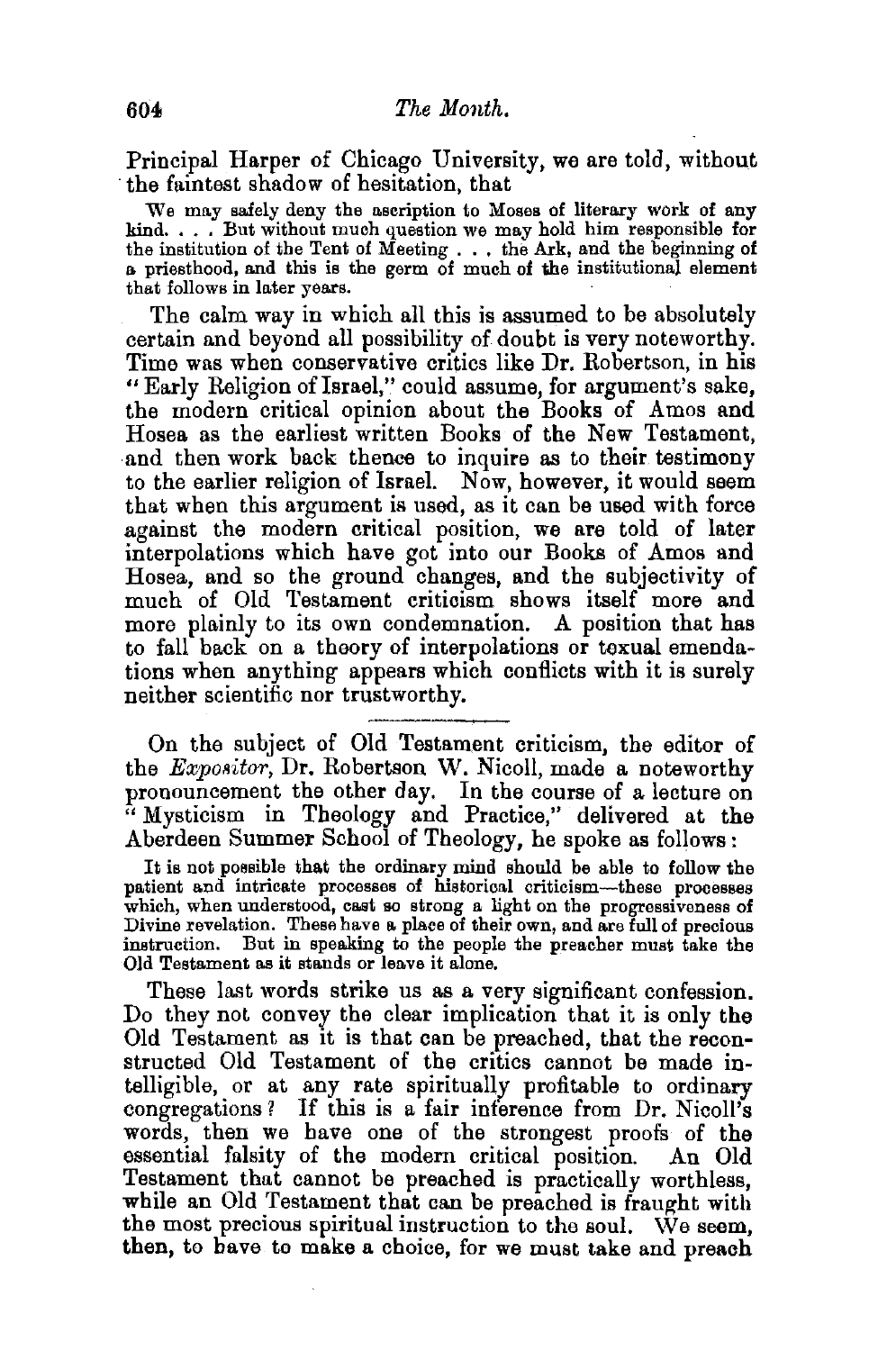the Old Testament as it is, or limit our. preaching entirely to the New Testament. Can there be any hesitation as to what we should do ?

The Bishop of Gibraltar has just been presented with a cope and mitre by chaplains and other friends within his jurisdiction. The Bishop, in returning thanks to the donors, said he accepted their gift the more gladly,

because it was now getting to be recognised generally that the wearing of the full episcopal dress was in no sense of the nature of a partisan on great occasions. And nowhere was it so fitting and right that it should be worn as by the English Bishop having charge of our congregations in Southern Europe, where it was desirable that we should both show our fellowship as far as possible with the Ghurches of the countries<br>in which we were living, and also make it clear to them that we claim for our Bishops the very same episcopal character that we have always elaimed, as well now as in the days when there was no breach of Communion between the Continental Churches and our own.

It strikes us as a somewhat curious attitude of mind that fails to see in the mitre nothing "of the nature of a partisan manifesto." We have often wished to be told the legal authority for the mitre in the English Church. Even tbe much.used Ornaments Rubric can hardly be made to include this article of attire. We have sought, and so far have sought in vain, for any legal authority for the use of the mitre. Under these circumstances, and in view of the present confusions in our Church, it would hardly seem to be asking too much of our Bishops to avoid the use of an article of attire which cannot help being regarded as in some senses a party manifesto. As to the Bishop of Gibraltar's arguments that the use of cope and mitre is nowhere so fitting and right as in the Roman Catholic eountries of South Europe in order to show fellowship, and to claim for our Bishops episcopal rights, we would only say that recent events at Barcelona do not look much like the possibility of any fellowship with Rome, and in view of the present relations between our Church and the Roman, and the "great gulf fixed " in our Articles, it would seem better to avoid marks of outward similarity in the face of such profound spiritual and ecclesiastical differences. The characteristic English episcopal dress is one of the landmarks of our history, and we are always sorry when anything so un-English as the mitre is used by the Episcopate. We can be strong, definite, and pronounced Churchmen without "fingering the trinkets of Rome."

When religious societies copy the methods of one another, we may be pretty certain that these methods are sound.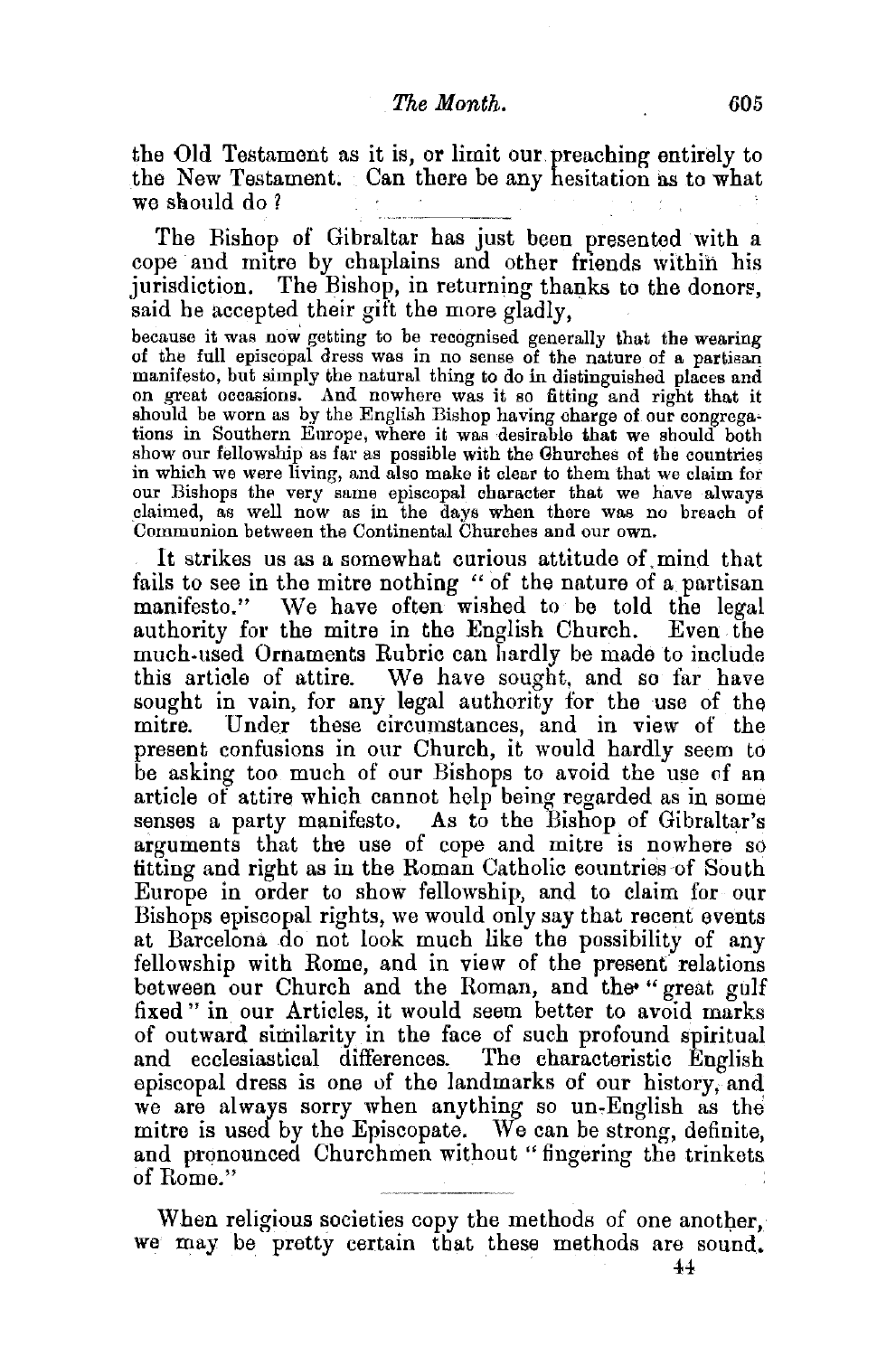Eighteen years ago the Church Missionary, Society inaugurated what has become known as the Policy of Faith, that is, the policy of refusing on financial grounds no candidate who was otherwise fitted and eligible for missionary work. All these years this policy has been adhered to, with perhaps one or two short pe:nods of hesitation, but not sufficiently long or acute to alter the general principle. Every one knows how the C.M.S. has progressed by leaps and bounds since 1887, both as to finance and the number of missionaries in the field. Now the Society for the Propagation of the Gospel seems to be embarking on a Policy of Faith which may well lead to far-reaching results in the history of that venerable Society. The S.P.G. has recently decided to undertake the training of candidates for the mission-field, and no longer to depend entirely upon offers of service from those who are already ordained and in a measure trained. This is how the *Quarterly Paper of Intercession,* issued by the S.P.G. Junior Clergy Federation speaks of the new venture:

Think what splendid possibilities lie within our reach I We shall be able to accept for training at once a large company of men and women now anxiously waiting. We shall be able to provide missionary scholarships enabling promising boys and girls to go from primary to secondary schools, and missionary exhibitions at our Universities for public school boys. We shall be able to provide the S.P.G. Committee of Women's Work with ample means for their training home, and to supplement the incomes of the Diocesan Studentship Associations. Indeed, the whole missionary work of the Church, both at home and abroad, will go forward with a new life and power if we successfully establish this fund.

This is the true spirit of missionary enterprise, and cannot but be fraught with spiritual blessing to the Society and to the whole Church.

The utterances of Lord Halifax always command attention, owing to his position and influence in the councils of the English Church Union. His recent annual address was marked by all his evident earnestness and persistent boldness in advocating the cause which he believes to be the only true position and policy for the English Church. In his own characteristic, unequivocal language he claims for his interpretation of the Ornaments Rubric that it bears witness to the fact

that this Church of England of to· day is the same Church, not merely by a legal continuity, but in all essentials of doctrine and practice, as the Church of St. Gregory and of St. Augustine, of St. Wilfrid, St. Anselm, St. Thomas of Canterbury, and the long line of Bishops and saints that adorn the English Calendar.

This is an interesting reading of history. We have somewhere heard of an event known as the Reformation, which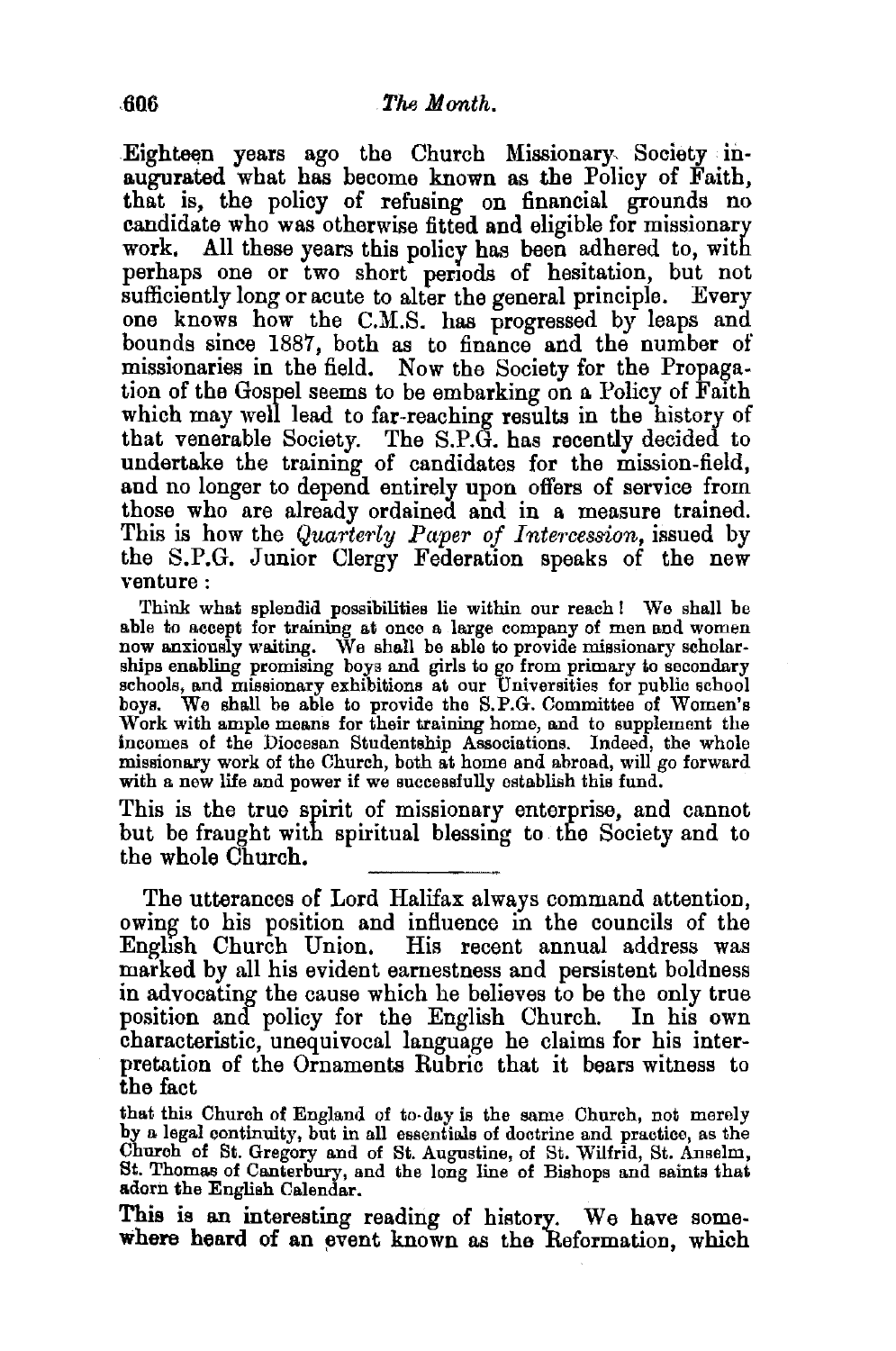is believed to have occurred in the sixteenth century, but this does not appear to be included in the Church histories read by Lord Halifax. And yet there are certain awkward facts evidently unwelcome to Lord Halifax, which we fear he will have to face one of these days. Rightly or wrongly, the Church of England is committed to the Reformation, and the absurdity of Lord Halifax's position can best be seen by asking one stmple question of any Roman Catholic to-day : Would any member of your Church accept the Church of England as " the same Church . . . in all essentials of doctrine " as the Church of St. Thomas of Canterbury *?* Facts are stubborn things as Lord Halifax will discover soon.

One more point of Lord Halifax's speech we must notice :

I desire to say nothing which may irritate. I wish to go every possible length in the way of conciliation. I would even venture to go so far as to say, in regard to our ritual disputes, that if such matters as the Eucharistic vestments, lights, the mixed chalice, wafer bread, the.use of incense, the Reservation of the Blessed Sacrament for the use of the sick were recog. nised as part of the acknowledged heritage of the Church of England, it would be easy to make concessions which at present are so difficult as to be practically impossible.

It is a little difficult to know what concession could be made, or would be of use if made, were all these essential Roman Catholic doctrines recognised as part of the heritage of the Church of England. The fact that they are not now recognised, nor have been for three hundred years, ought to open Lord Halifax's eyes to the essential absurdity of his position. The leading article in the *Guardian* on Lord Halifax's pronouncement closes with these words:

Lord Halifax believes that we are in danger of sacrificing principle within our own branch of the Church; but does he realize fully that there are equally serious dangers in the same direction in our relations towards those who see in the Church of England little more than a contumacious body of schismatics without Orders and without Sacraments?

Anything more impossible than Lord Halifax's position in the English Church is inconceivable, and it is to be hoped he may ere long be led to see this.

The enthronement of the Bishop of Southwark, and the visit of their Majesties to the South London Cathedral, bring to a fitting close the arrangements for the division of South London from Rochester, and its constitution as a separate diocese. We have no doubt whatever that the new order of things will speedily be justified by its results in the life and work of the Church in South London. We all remember the noteworthy phrase of the *Record* in 1885, subsequently en-

 $44 - 2$